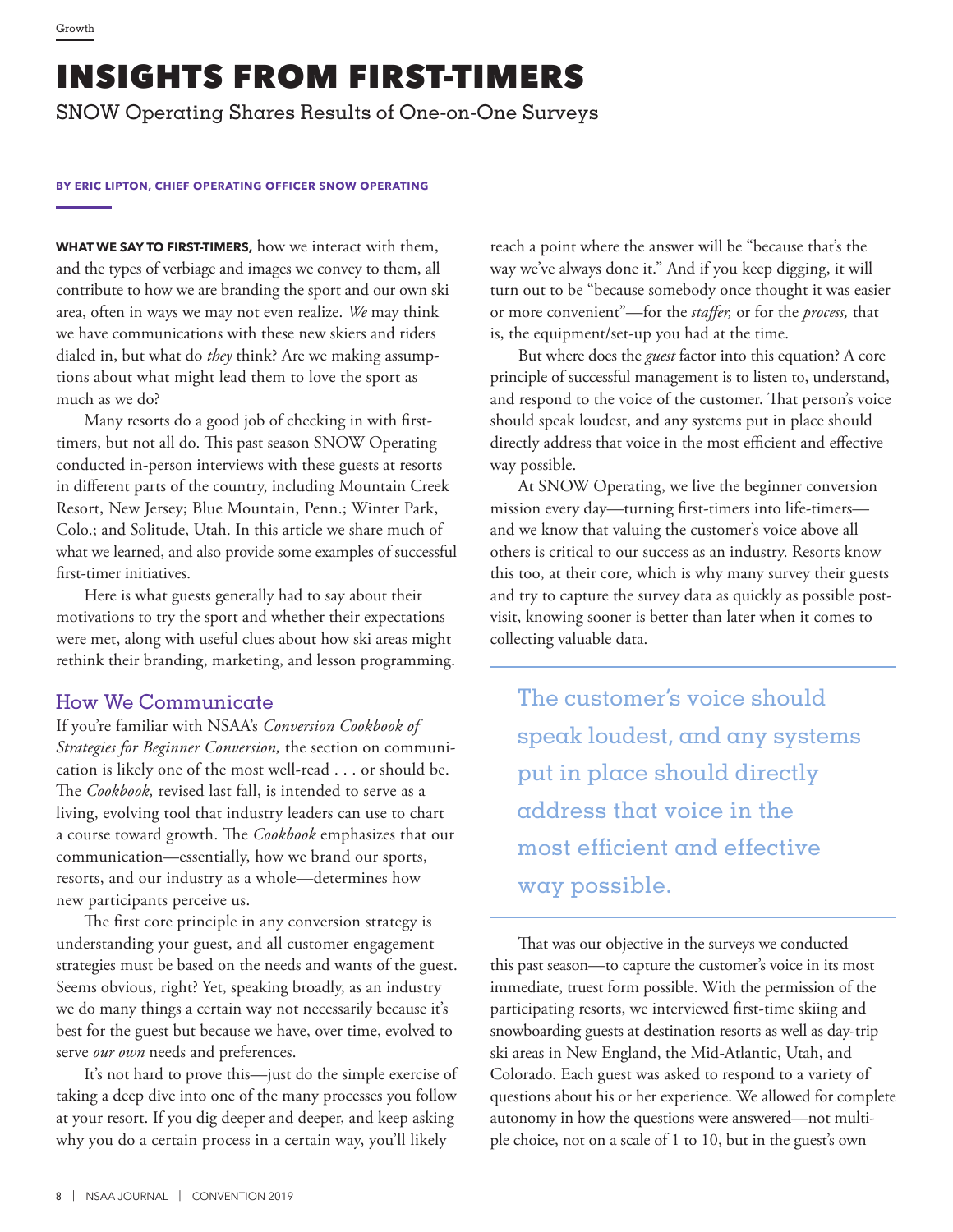

words—unfiltered, and *during* the actual experience. It doesn't get more timely than that.

We recorded interviews across a variety of demographics, interviewing both lesson and non-lesson takers, men and women, young and old. The inquiries returned quite an array of responses, but we found many commonalities. Here are some of the responses, along with ideas on how they can be better leveraged to help improve the guest experience and grow participation.

#### "What inspired you to try skiing or snowboarding?"

This most common answer certainly won't surprise you: friends and family. The best recruiters we have are current skiers and riders, and it's likely that most of you reading this were introduced to the sport because a friend or family member decided to share it with you. But it begs the question: Is your resort capitalizing on your greatest allies—your existing customer base? How can you entice your current passholders or repeat guests to bring someone new?

One resort that is doing a good job of this is Killington, Vt., which takes the Bring a Friend Campaign (BAF) to the next level. The resort posts this offer on its website: "Register a friend or family member for a Learn to Ski or Ride package, any day of the season, and get a FREE lift ticket for yourself valid on the same day." According to Dave Beckwith, Killington's snowsports director, the resort

has had tremendous success with this very simple program. "It's been great for increasing trial and retention for our resort," he said.

Many of the guests interviewed cited BAF or the Learn to Ski/Snowboard Day on January 11 as the reasons or inspirations for them to try the sport. Pennsylvania's Blue Mountain decided to go all-in for this year's inaugural Learn to Ski/Snowboard Day, offering free lessons. Having interviewed many of those guests, we learned some valuable insights.

First, free lessons are quite a draw for newcomers to the sport, obviously. Price ranks right up there with time and commitment as the most noted barriers to entry for new participants to our sports. So, while I'm not saying we should give away free lessons, I'm also not saying we shouldn't. Is there one weekday morning, afternoon, or evening per month that—for a couple of hours—the first 100 people get a free learn-to lesson? Can we prioritize the lifetime value of the customer over the labor-revenue ratio for one day?

In January 2012, Whistler Blackcomb in British Columbia started an initiative called Never-Ever Days to introduce new participants to the sport, and the first year introduced 400 people in a Max 4 lesson format with lift and rental for \$25, even including an aprés party. Since then, the Canadian Ski Council has rolled out the event to ski areas nation-wide, and now more than 60 resorts are participating in the program at various times throughout the season.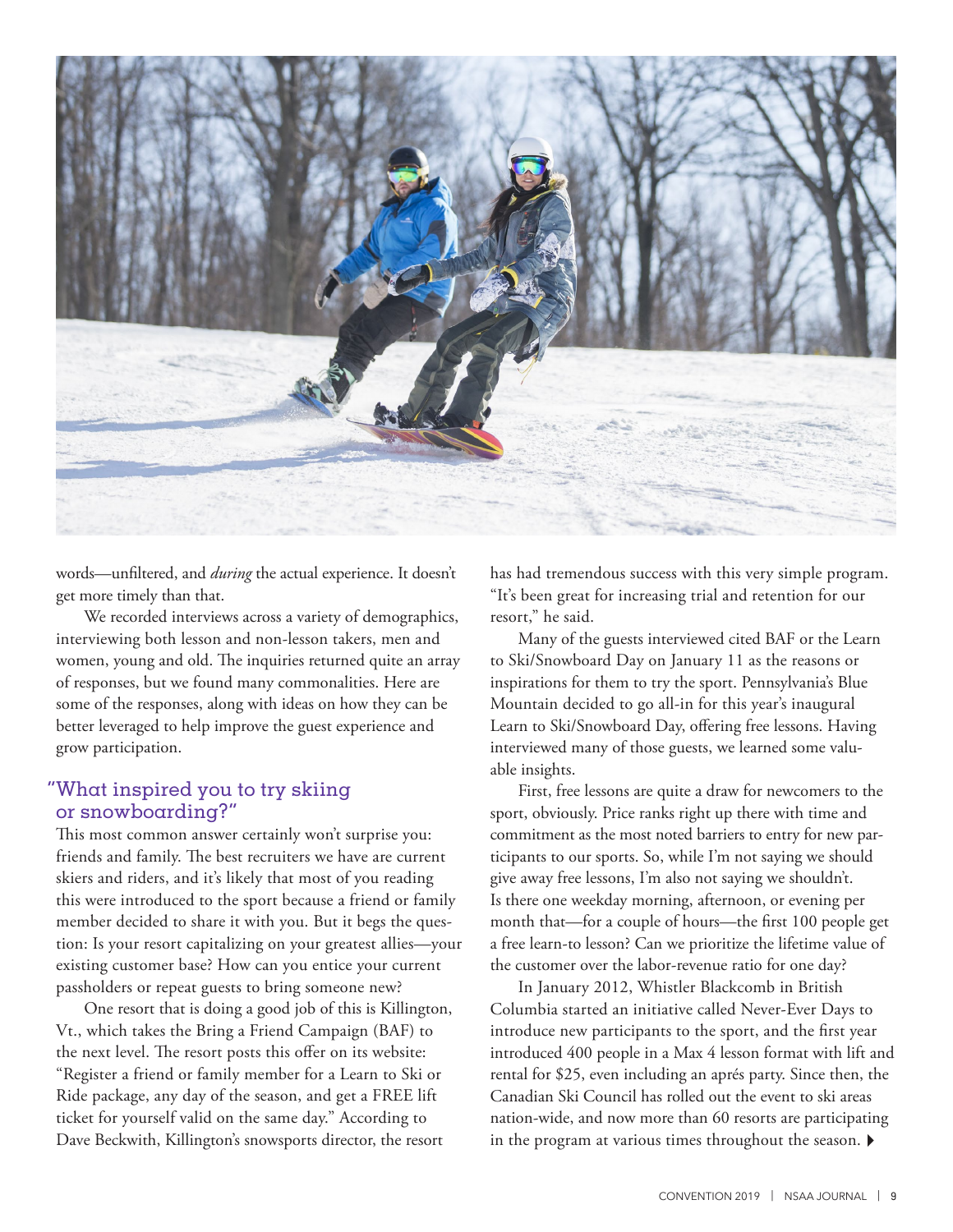

But since we're talking about price, let's put a different spin on it. Learning to ski or snowboard isn't expensive, it's *valuable.* If we're just advertising a product with a price, without drawing attention to the experiential values of our sports, we're selling ourselves short. What's the real value of a day at your resort? It's more than just the physical act of sliding on snow—it's the time spent with friends and family, the fresh air, the beautiful mountain views and, of course, the thrill and excitement of learning something new. We need to be selling the entire experience and the lifestyle of skiing and snowboarding and not just the block and tackle of the "lesson" component (more on this later).

Getting back to the idea of value versus cost, families frequent Disney World time and time again, and many adults even go without kids. A trip to Disney is seldom thought of as cheap. That trip has a price tag higher than most things in the course of our everyday lives, but the *value proposition* is also very high. So let's do more than just promote price; rather, let's tout our virtues more wholly and enthusiastically, and create a value proposition for *all* parts of the guest experience at our resorts.

The second lesson we learned from interviewing Blue Mountain guests is never to underestimate the power of an email list. Blue Mountain didn't dig into its ad spend to promote the National LSS Day; they just went to their email distribution list—the same list they use to publicize the wine festival, mountain coaster, music fest, and mountain biking. Most of the people we interviewed told us they enjoy the emails they get from Blue Mountain, and that the emails they receive about other events at the mountain inspire them to visit in the warmer months too. Social media is certainly the golden child at the moment in digital marketing, but these interview responses are a testament to the fact that email can still get the job done in a huge way. Keep building and cultivating your list!

## "What did you enjoy most about skiing or snowboarding?"

It may be a surprise to many of us, but the act of sliding on snow was not the most common answer—actually, *it wasn't even in the top five.* Newcomers most commonly cited the simple pleasure of being outdoors in the winter as the most enjoyable aspect of their resort experience.

They talked about "being close to nature," and "not being stuck indoors," and said things like "the scenery is amazing here!" In terms of the value proposition that we offer, we shouldn't overlook this important aspect. Take a page from the LSS(M) tagline, "Humans were never meant to hibernate," and tell the story of the sights, sounds, and smells that can be enjoyed in the winter months when you change your surroundings and spend a day outdoors in the mountains.

Don't underestimate the power of calling attention to the health benefits of fresh air, the outdoor environment, and the power of health and fitness in your marketing messages. The most recent Beginner Conversion study conducted by researchers at RRC Associates revealed that a large portion of new winter sports participants lead physically active lifestyles year-round. More than half of these survey

Is your resort capitalizing on your greatest allies—your existing customer base? How can you entice your current passholders or repeat guests to bring someone new?

respondents indicated they are gym-goers and hikers. Just fewer than half are avid runners, while nearly 30 percent are proud yoga practitioners.

With this in mind, can we position skiing and snowboarding as healthy forms of outdoor exercise in the winter months? Are there partnership opportunities your resort can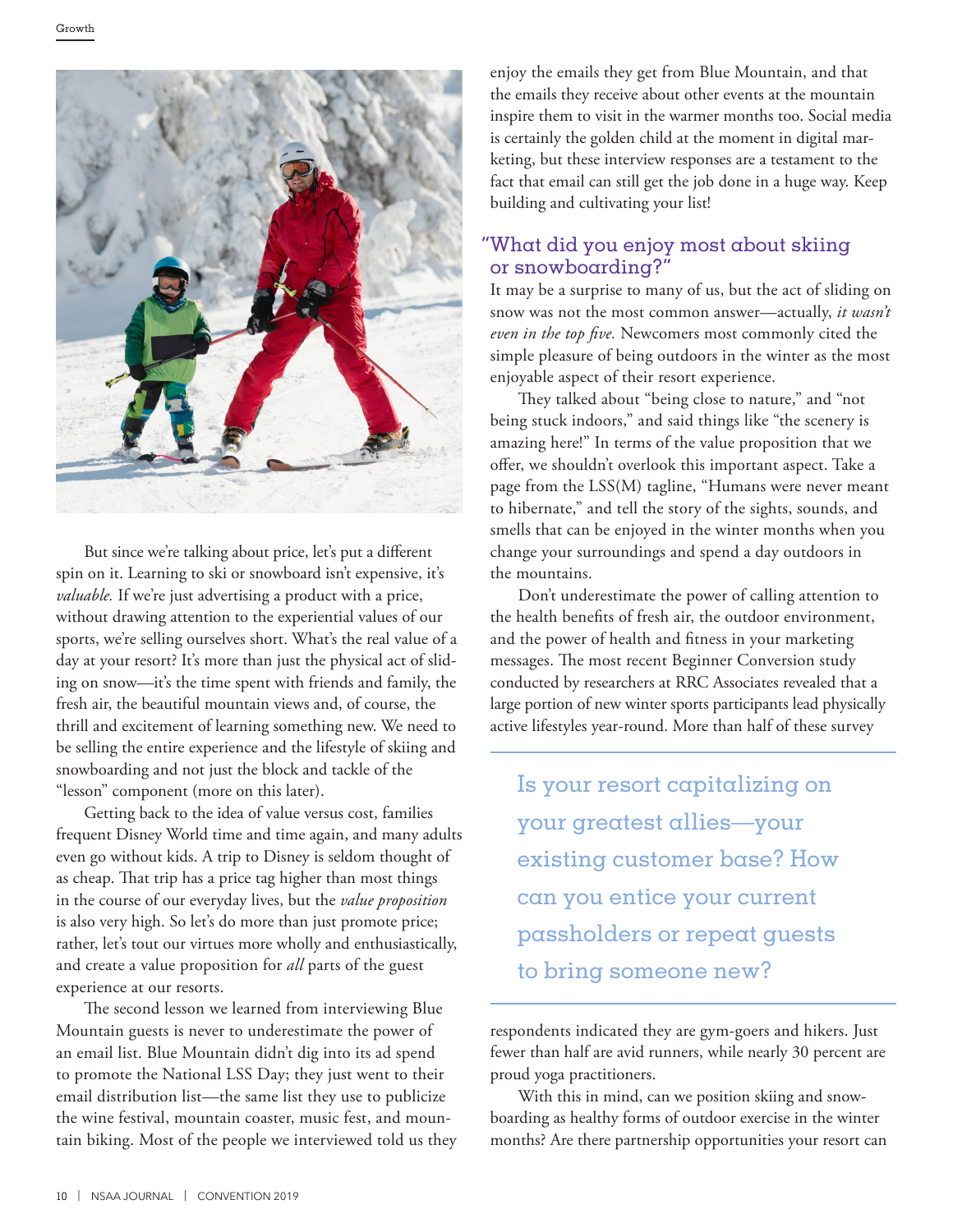leverage with the local gym, yoga studio, or running club? Who are the influencers in those communities that could become ambassadors to your resort?

Tailoring a message that resonates with the fitnessminded, or even marketing directly to the active communities mentioned in the Beginner Conversion study, could prove to be fruitful.

#### "When you think of skiing and snowboarding, what types of imagery come to mind?"

Because word associations can provide a glimpse into a person's subconscious mind, we anticipated that the answers to this question would be very telling. What we didn't expect, though, is that the most common answers to this question about snowsports imagery were "the Olympics" and similar references to aspirational images of people enjoying the sports at the highest levels. Given that our small slice of media coverage comes around only once every four years, I suppose we shouldn't have been surprised.

There are different ways to interpret this common response, and it does raise some questions. The most obvious one is, are we sufficiently leveraging the power of the Olympic Games, Warren Miller Entertainment

Should we beef up our efforts to communicate the *other*  attractions we offer at our resorts to make the experience about more than just the act of sliding on snow?

films, and other ski/snowboard all-stars who could help us move the needle on participation? If that's our one big shot at making an impression that sticks, are we seizing the opportunity?

Another other question is, should we beef up our efforts to communicate the *other* attractions we offer at our resorts to make the skiing/snowboarding experience about more than just the act of sliding on snow? Again, the great outdoors and time with family are key, but we can also promote après events, featured restaurants, and music shows, etc. Can we break out of our typecast and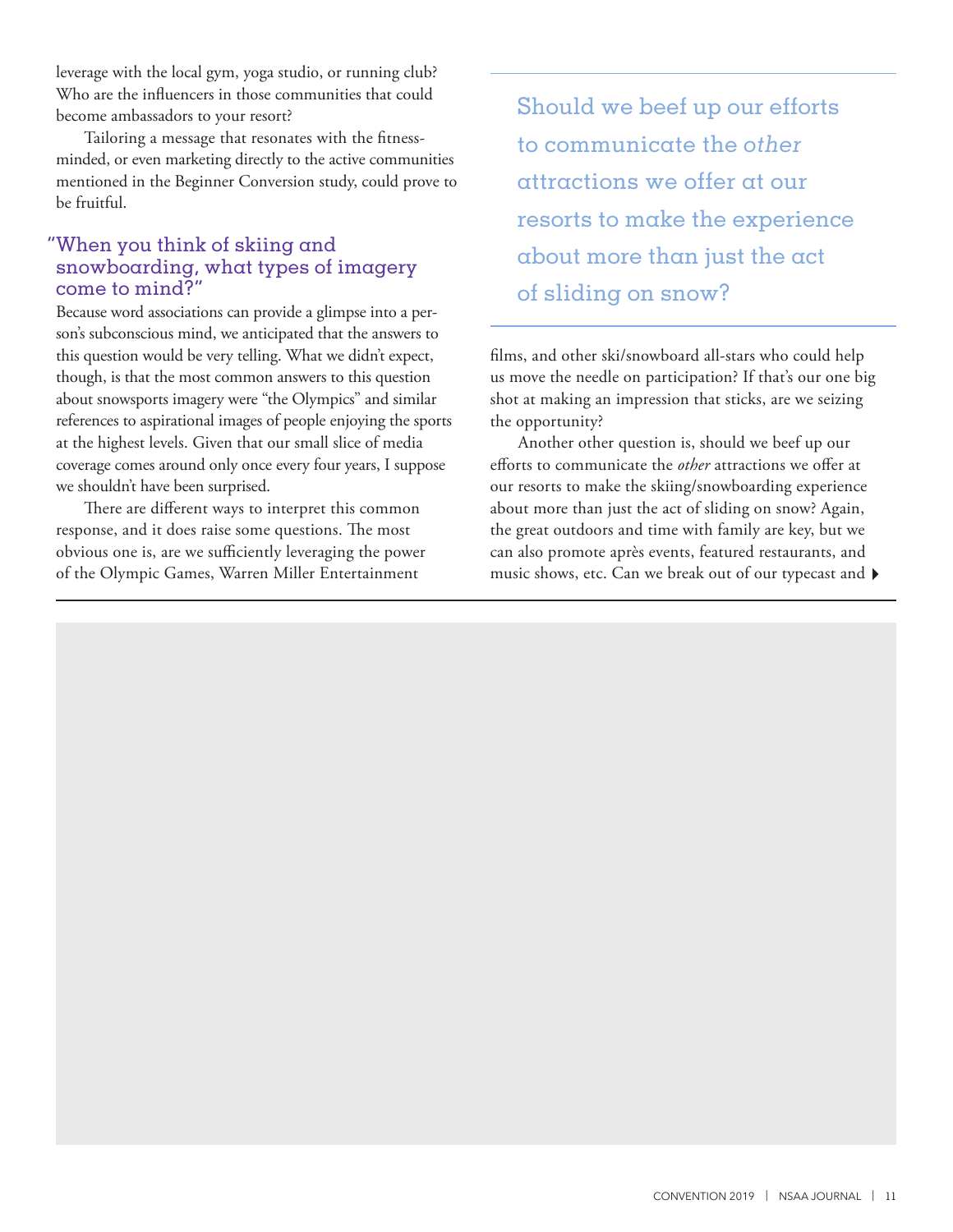become more things to more people? Imagine if when skiing and snowboarding comes to mind, participants equate it to families enjoying nature and the outdoors, picnics in the sunshine, and selfies with a pristine backdrop—not just the world's best athletes charging off a snowy peak.

### "Where do you go to access information about skiing or snowboarding?"

Newcomers almost always turn to friends and family as the first source of information when it comes to when and where to take their first turns. As for the primary source of what and how, it's YouTube. The hands-down favorite for education as well as entertainment—whether you need to fix your clothes dryer or learn to snowboard—YouTube is the place to go, and this group of respondents confirmed it. In an era where a solid half of first-timers elect not to take a lesson, it's high time we embrace other ways to get participants the information they're seeking.

The Professional Ski Instructors of America – American Association of Snowboard Instructors (PSIA-AASI) knows this, which is why they teamed up with the SNOW Operating team and Halley O'Brien Media to create a three-part consumer-facing YouTube video series to deliver information and entertainment to the first-time participant. The project is called "How to Ski: A Beginner's Guide" and "How to Snowboard: A Beginner's Guide." Check them out on YouTube and look for a second round of videos coming this fall. People want to learn things on their own terms, so who are we to judge? Let's give them what they want!

You might consider developing your own customized videos that can help prepare beginners for their visit to your area—what to wear, where to park, what to do when they arrive, where to find the rental shop, and so on.

#### "What were your expectations for today, and were your expectations met or exceeded?"

The good news is that nearly every respondent said their expectations were met or exceeded. Interestingly, many respondents interpreted this question to be about the *difficulty* (or lack thereof) of skiing or snowboarding. Although the question was intended to find out how they felt about their *overall* experience, they responded with whether they expected skiing/snowboarding to be easy or hard.

When it comes to difficulty of the sports, responses were split somewhat evenly among the group: "It was easier than  $\blacktriangleright$